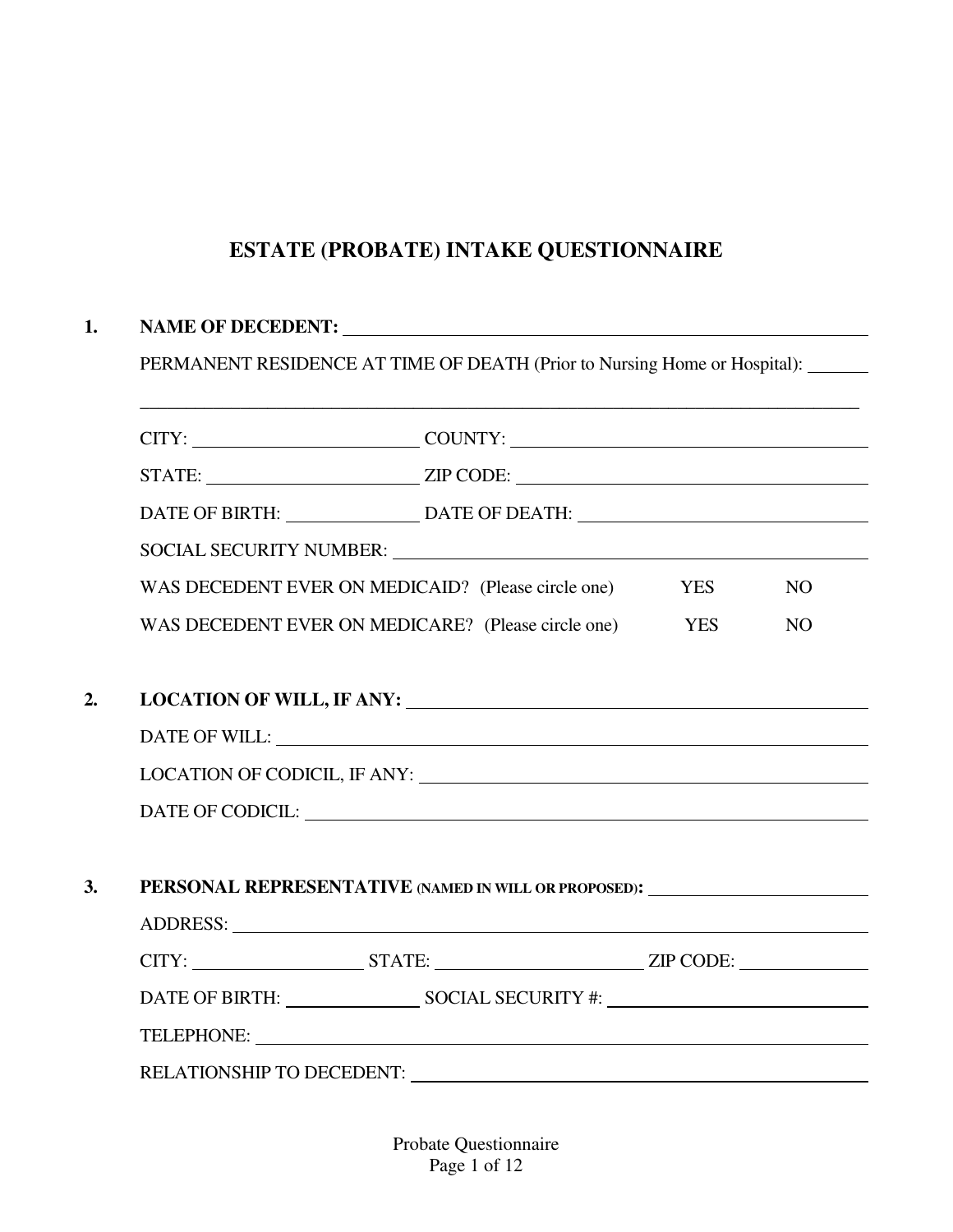# **ALTERNATE PERSONAL REPRESENTATIVE (NAMED OR PROPOSED):** ADDRESS: CITY: STATE: ZIP CODE: DATE OF BIRTH: SOCIAL SECURITY #: TELEPHONE: RELATIONSHIP TO DECEDENT: **4. BENEFICIARIES OR HEIRS AT LAW: DECEDENT'S SPOUSE:** ADDRESS: CITY: STATE: ZIP CODE: TELEPHONE: DATE OF BIRTH: SOCIAL SECURITY #: **DECEDENT'S CHILDREN: CHILD # 1**: ADDRESS: Universe of the set of the set of the set of the set of the set of the set of the set of the set of the set of the set of the set of the set of the set of the set of the set of the set of the set of the set of the CITY: STATE: ZIP CODE: TELEPHONE: DATE OF BIRTH: \_\_\_\_\_\_\_\_\_\_\_\_\_\_\_

| CHILD # 2: $\qquad \qquad$ |        |           |  |
|----------------------------|--------|-----------|--|
|                            |        |           |  |
| CITY:                      | STATE: | ZIP CODE: |  |
|                            |        |           |  |
| DATE OF BIRTH:             |        |           |  |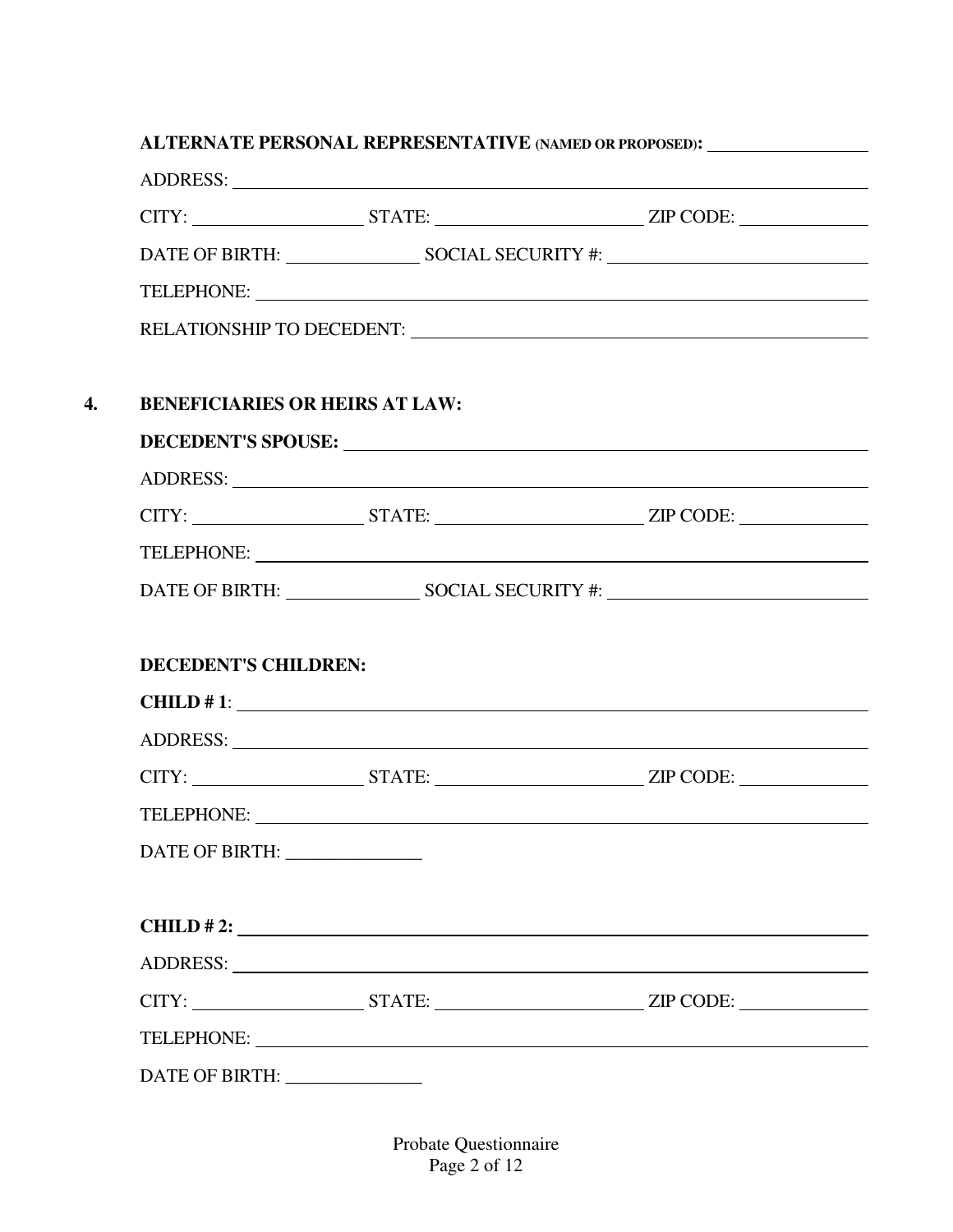|                                |                                                                                                                                                                                                                               | CHILD #3: $\qquad \qquad$                                                                                                                                                                                                      |
|--------------------------------|-------------------------------------------------------------------------------------------------------------------------------------------------------------------------------------------------------------------------------|--------------------------------------------------------------------------------------------------------------------------------------------------------------------------------------------------------------------------------|
|                                |                                                                                                                                                                                                                               | ADDRESS: New York Contract to the Contract of the Contract of the Contract of the Contract of the Contract of the Contract of the Contract of the Contract of the Contract of the Contract of the Contract of the Contract of  |
|                                |                                                                                                                                                                                                                               | CITY: _______________________STATE: _________________________________ZIP CODE: _____________________                                                                                                                           |
|                                |                                                                                                                                                                                                                               |                                                                                                                                                                                                                                |
| DATE OF BIRTH: ______________  |                                                                                                                                                                                                                               |                                                                                                                                                                                                                                |
|                                |                                                                                                                                                                                                                               |                                                                                                                                                                                                                                |
|                                |                                                                                                                                                                                                                               | $CHILD$ # 4:                                                                                                                                                                                                                   |
|                                |                                                                                                                                                                                                                               |                                                                                                                                                                                                                                |
|                                |                                                                                                                                                                                                                               | $CITY:$ $STATE:$ $ZIP CODE:$                                                                                                                                                                                                   |
|                                |                                                                                                                                                                                                                               |                                                                                                                                                                                                                                |
| DATE OF BIRTH:                 |                                                                                                                                                                                                                               |                                                                                                                                                                                                                                |
|                                |                                                                                                                                                                                                                               |                                                                                                                                                                                                                                |
|                                |                                                                                                                                                                                                                               | CHILD # 5: $\overline{\phantom{a}}$                                                                                                                                                                                            |
|                                |                                                                                                                                                                                                                               |                                                                                                                                                                                                                                |
|                                |                                                                                                                                                                                                                               |                                                                                                                                                                                                                                |
|                                |                                                                                                                                                                                                                               | TELEPHONE: New York Contract the Contract of the Contract of the Contract of the Contract of the Contract of the Contract of the Contract of the Contract of the Contract of the Contract of the Contract of the Contract of t |
| DATE OF BIRTH: ______________  |                                                                                                                                                                                                                               |                                                                                                                                                                                                                                |
|                                |                                                                                                                                                                                                                               |                                                                                                                                                                                                                                |
|                                |                                                                                                                                                                                                                               | OTHER BENEFICIARIES (INCLUDE LIVING SIBILINGS AND LIVING PARENTS):                                                                                                                                                             |
|                                | NAME:                                                                                                                                                                                                                         |                                                                                                                                                                                                                                |
|                                | ADDRESS: University of the state of the state of the state of the state of the state of the state of the state of the state of the state of the state of the state of the state of the state of the state of the state of the |                                                                                                                                                                                                                                |
|                                |                                                                                                                                                                                                                               | CITY: ___________________________STATE: __________________________________ZIP CODE: ________________                                                                                                                           |
|                                |                                                                                                                                                                                                                               |                                                                                                                                                                                                                                |
|                                |                                                                                                                                                                                                                               |                                                                                                                                                                                                                                |
| DATE OF BIRTH: _______________ |                                                                                                                                                                                                                               |                                                                                                                                                                                                                                |

Probate Questionnaire Page 3 of 12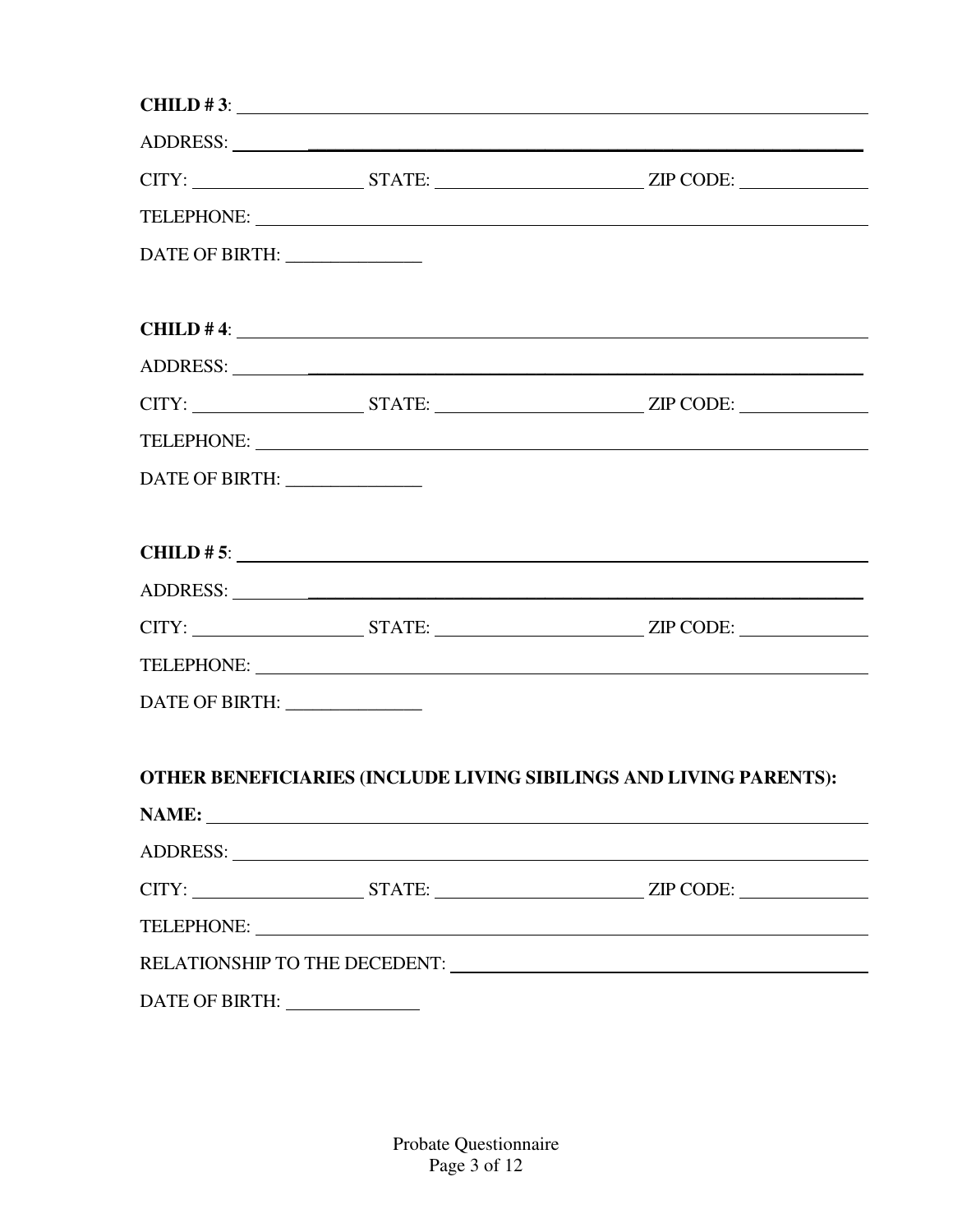|                                 |      | CITY: ________________________STATE: _________________________________ZIP CODE: ____________________                                                                                                                           |  |
|---------------------------------|------|--------------------------------------------------------------------------------------------------------------------------------------------------------------------------------------------------------------------------------|--|
|                                 |      |                                                                                                                                                                                                                                |  |
|                                 |      |                                                                                                                                                                                                                                |  |
| DATE OF BIRTH:                  |      |                                                                                                                                                                                                                                |  |
|                                 |      |                                                                                                                                                                                                                                |  |
|                                 |      |                                                                                                                                                                                                                                |  |
|                                 |      |                                                                                                                                                                                                                                |  |
|                                 |      | CITY: ___________________________STATE: _________________________________ZIP CODE: _________________                                                                                                                           |  |
|                                 |      |                                                                                                                                                                                                                                |  |
|                                 |      |                                                                                                                                                                                                                                |  |
| DATE OF BIRTH: ________________ |      |                                                                                                                                                                                                                                |  |
|                                 |      |                                                                                                                                                                                                                                |  |
| <b>ASSETS:</b>                  |      |                                                                                                                                                                                                                                |  |
| <b>SAFE DEPOSIT BOX:</b>        | YES: | NO:                                                                                                                                                                                                                            |  |
|                                 |      |                                                                                                                                                                                                                                |  |
|                                 |      |                                                                                                                                                                                                                                |  |
| <b>REAL ESTATE:</b>             |      |                                                                                                                                                                                                                                |  |
|                                 |      | ADDRESS: New York Contract the Contract of the Contract of the Contract of the Contract of the Contract of the Contract of the Contract of the Contract of the Contract of the Contract of the Contract of the Contract of the |  |
|                                 |      | CITY: ________________________STATE: _________________________________ZIP CODE: ____________________                                                                                                                           |  |
|                                 |      | COUNTY: ___________________________________DOD VALUE: ___________________________                                                                                                                                              |  |
|                                 |      | HOW TITLED: NOW TITLED:                                                                                                                                                                                                        |  |
| HOMESTEAD:                      | YES: |                                                                                                                                                                                                                                |  |

**5. ASSETS:**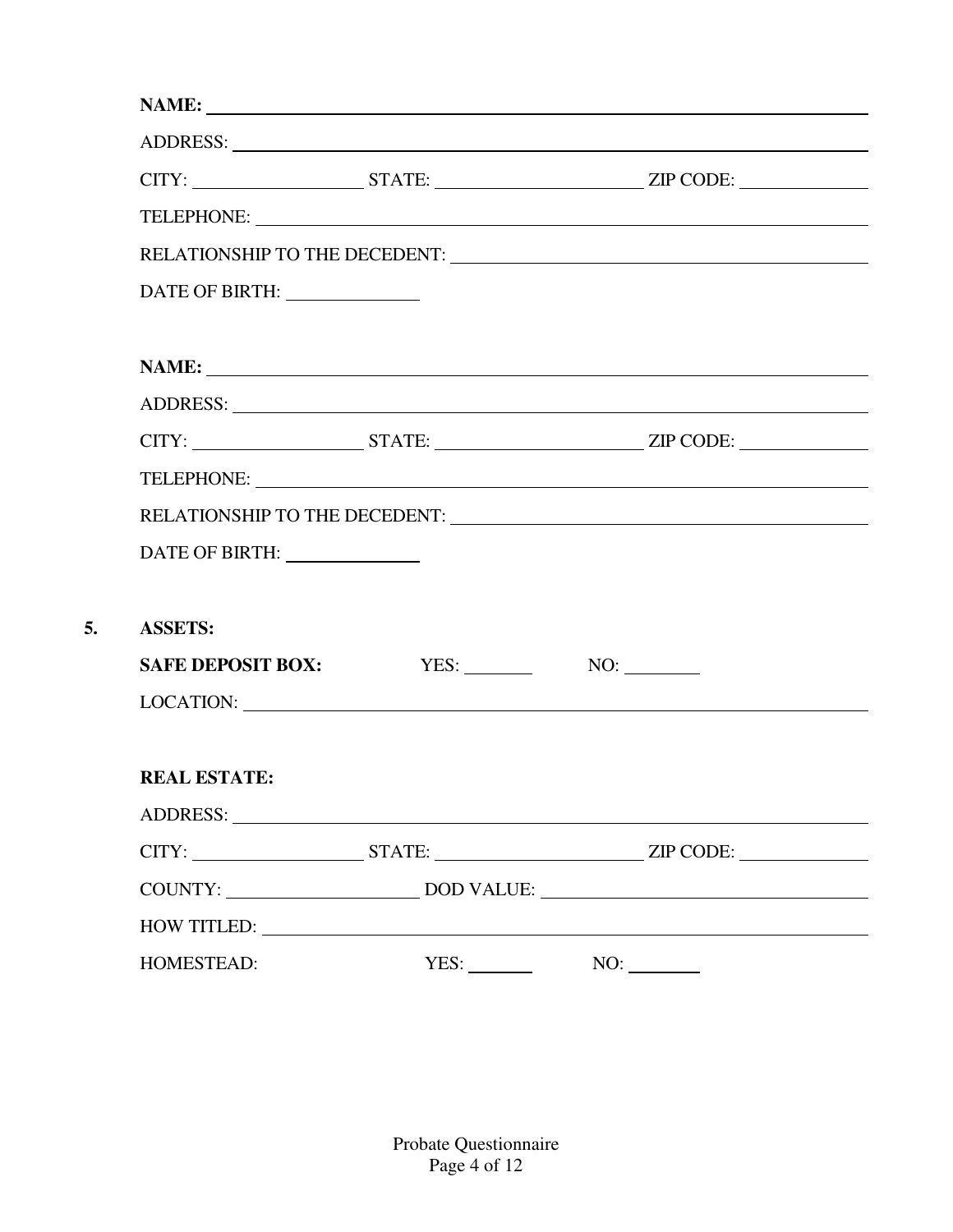|                          |                                                                                                                                                                                                                                | CITY: ___________________________STATE: __________________________________ZIP CODE: ________________                                                                                                                           |
|--------------------------|--------------------------------------------------------------------------------------------------------------------------------------------------------------------------------------------------------------------------------|--------------------------------------------------------------------------------------------------------------------------------------------------------------------------------------------------------------------------------|
|                          |                                                                                                                                                                                                                                |                                                                                                                                                                                                                                |
|                          |                                                                                                                                                                                                                                | HOW TITLED:                                                                                                                                                                                                                    |
| HOMESTEAD:               | $\text{YES:}$ NO:                                                                                                                                                                                                              |                                                                                                                                                                                                                                |
|                          |                                                                                                                                                                                                                                |                                                                                                                                                                                                                                |
|                          |                                                                                                                                                                                                                                | $CITY:$ $STATE:$ $ZIP CODE:$                                                                                                                                                                                                   |
|                          |                                                                                                                                                                                                                                |                                                                                                                                                                                                                                |
|                          |                                                                                                                                                                                                                                | HOW TITLED: NAME OF STRAINING STRAINING STRAINING STRAINING STRAINING STRAINING STRAINING STRAINING STRAINING STRAINING STRAINING STRAINING STRAINING STRAINING STRAINING STRAINING STRAINING STRAINING STRAINING STRAINING ST |
| HOMESTEAD:               | $\text{YES:}$ NO: NO:                                                                                                                                                                                                          |                                                                                                                                                                                                                                |
| <b>STOCKS AND BONDS:</b> |                                                                                                                                                                                                                                |                                                                                                                                                                                                                                |
|                          |                                                                                                                                                                                                                                |                                                                                                                                                                                                                                |
|                          |                                                                                                                                                                                                                                | HOW TITLED:                                                                                                                                                                                                                    |
|                          |                                                                                                                                                                                                                                |                                                                                                                                                                                                                                |
|                          |                                                                                                                                                                                                                                |                                                                                                                                                                                                                                |
|                          | NAME OF COMPANY: NAME OF COMPANY:                                                                                                                                                                                              |                                                                                                                                                                                                                                |
|                          |                                                                                                                                                                                                                                |                                                                                                                                                                                                                                |
|                          | HOW TITLED: NAME OF STRAINING STRAINING STRAINING STRAINING STRAINING STRAINING STRAINING STRAINING STRAINING STRAINING STRAINING STRAINING STRAINING STRAINING STRAINING STRAINING STRAINING STRAINING STRAINING STRAINING ST |                                                                                                                                                                                                                                |
|                          |                                                                                                                                                                                                                                |                                                                                                                                                                                                                                |
|                          |                                                                                                                                                                                                                                |                                                                                                                                                                                                                                |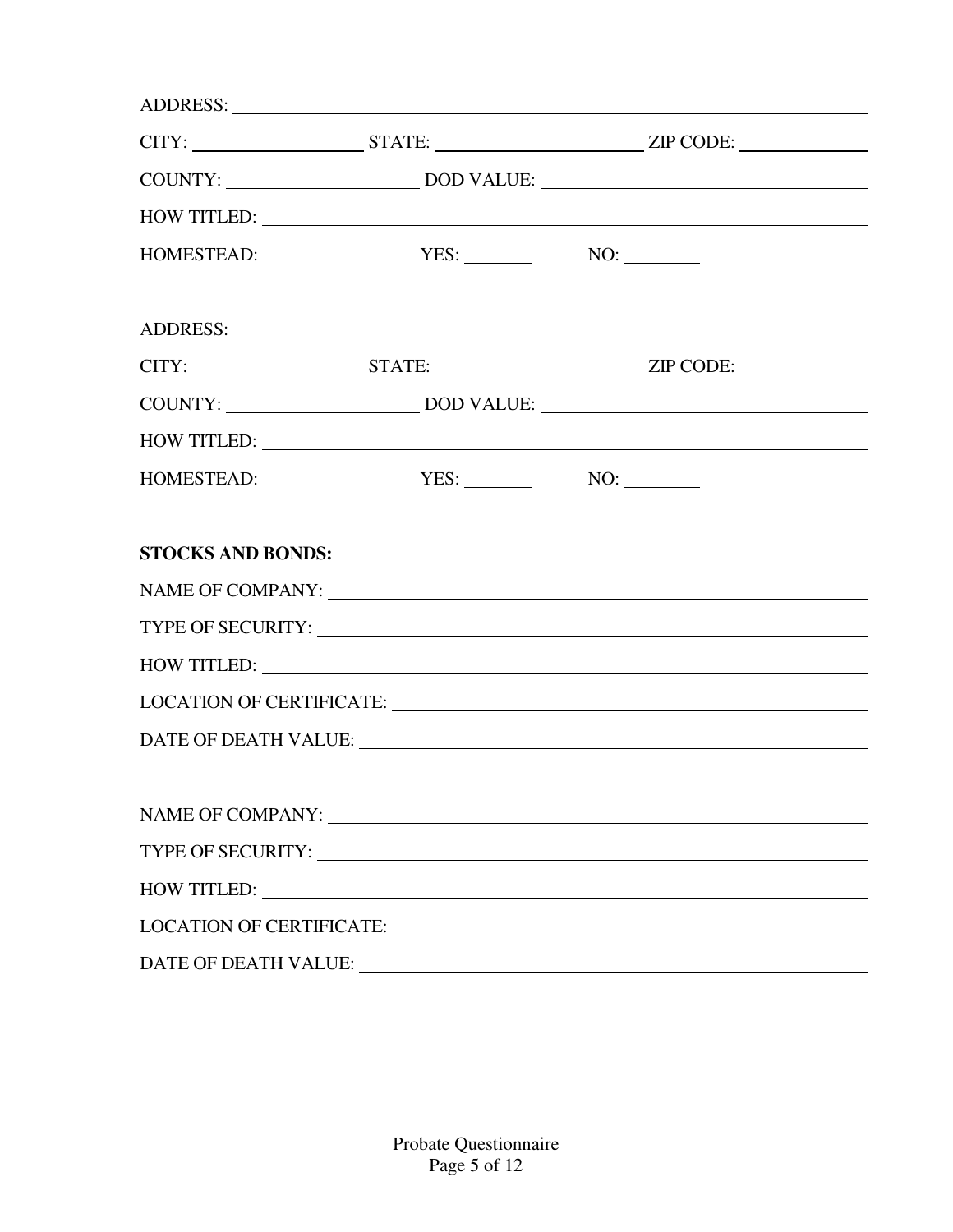|                      | LOCATION OF CERTIFICATE: |
|----------------------|--------------------------|
| DATE OF DEATH VALUE: |                          |

#### **BANK ACCOUNTS:**

| <b>BANK NAME:</b>      |  |  |
|------------------------|--|--|
| <b>ACCOUNT NUMBER:</b> |  |  |

HOW TITLED:

DATE OF DEATH VALUE:

| <b>BANK NAME:</b>      |  |
|------------------------|--|
| <b>ACCOUNT NUMBER:</b> |  |
| <b>HOW TITLED:</b>     |  |
| DATE OF DEATH VALUE:   |  |

| <b>BANK NAME:</b>      | <u>and the state of the state of the state of the state of the state of the state of the state of the state of th</u> |  |
|------------------------|-----------------------------------------------------------------------------------------------------------------------|--|
| <b>ACCOUNT NUMBER:</b> |                                                                                                                       |  |
| <b>HOW TITLED:</b>     |                                                                                                                       |  |
| DATE OF DEATH VALUE:   |                                                                                                                       |  |

#### **MONEY MARKET ACCOUNTS OR CERTIFICATES OF DEPOSIT:**

NAME OF INSTITUTION:

ACCOUNT NUMBER:

HOW TITLED:

DATE OF DEATH VALUE: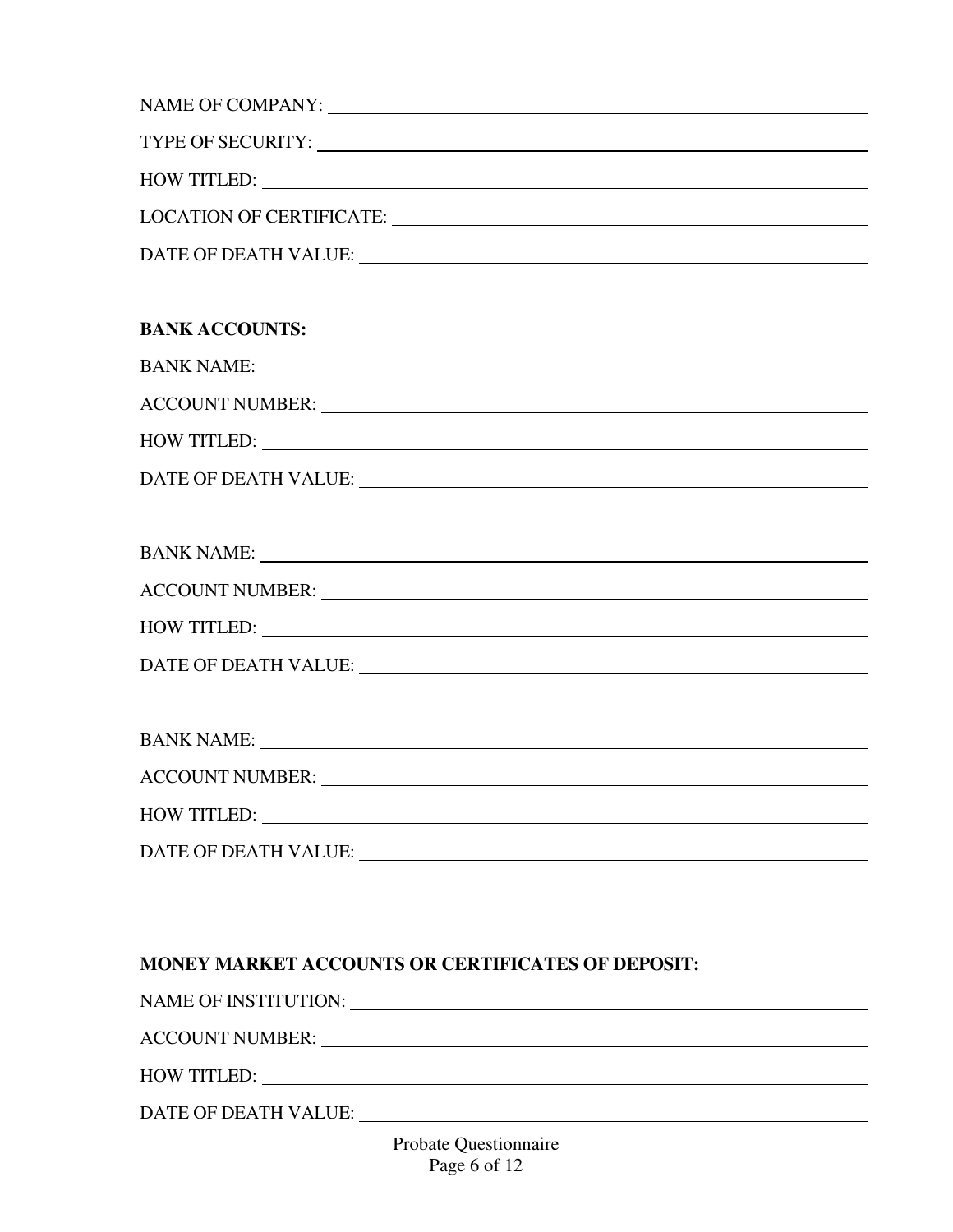| NAME OF INSTITUTION: LEARNING CONTROL IN THE SERVICE OF INSTITUTION:                                                                                                                                                           |                       |  |  |  |  |
|--------------------------------------------------------------------------------------------------------------------------------------------------------------------------------------------------------------------------------|-----------------------|--|--|--|--|
|                                                                                                                                                                                                                                |                       |  |  |  |  |
| HOW TITLED: NOW TITLED:                                                                                                                                                                                                        |                       |  |  |  |  |
|                                                                                                                                                                                                                                |                       |  |  |  |  |
|                                                                                                                                                                                                                                |                       |  |  |  |  |
|                                                                                                                                                                                                                                |                       |  |  |  |  |
|                                                                                                                                                                                                                                |                       |  |  |  |  |
| HOW TITLED:                                                                                                                                                                                                                    |                       |  |  |  |  |
|                                                                                                                                                                                                                                |                       |  |  |  |  |
|                                                                                                                                                                                                                                |                       |  |  |  |  |
| U.S. GOVERNMENT SAVINGS BONDS (E, EE, H):                                                                                                                                                                                      |                       |  |  |  |  |
| HOW TITLED: NAME OF PROPERTY ASSESSED.                                                                                                                                                                                         |                       |  |  |  |  |
|                                                                                                                                                                                                                                |                       |  |  |  |  |
| TO BE CASHED:                                                                                                                                                                                                                  | $YES$ NO NO           |  |  |  |  |
|                                                                                                                                                                                                                                |                       |  |  |  |  |
|                                                                                                                                                                                                                                |                       |  |  |  |  |
|                                                                                                                                                                                                                                |                       |  |  |  |  |
| <b>MORTGAGES AND NOTES (RECEIVABLE):</b>                                                                                                                                                                                       |                       |  |  |  |  |
| MORTGAGOR 1:                                                                                                                                                                                                                   |                       |  |  |  |  |
|                                                                                                                                                                                                                                |                       |  |  |  |  |
|                                                                                                                                                                                                                                |                       |  |  |  |  |
| TERMS OF OBLIGATION: University of the Second Second Second Second Second Second Second Second Second Second Second Second Second Second Second Second Second Second Second Second Second Second Second Second Second Second S |                       |  |  |  |  |
|                                                                                                                                                                                                                                |                       |  |  |  |  |
| MORTGAGOR 2:                                                                                                                                                                                                                   |                       |  |  |  |  |
|                                                                                                                                                                                                                                |                       |  |  |  |  |
| CITY: __________________________STATE: __________________________________ZIP CODE: _________________                                                                                                                           |                       |  |  |  |  |
| TERMS OF OBLIGATION: University of the Second Second Second Second Second Second Second Second Second Second Second Second Second Second Second Second Second Second Second Second Second Second Second Second Second Second S |                       |  |  |  |  |
| DATE OF DEATH VALUE: University of the SATE OF DEATH VALUE:                                                                                                                                                                    |                       |  |  |  |  |
|                                                                                                                                                                                                                                | Probate Questionnaire |  |  |  |  |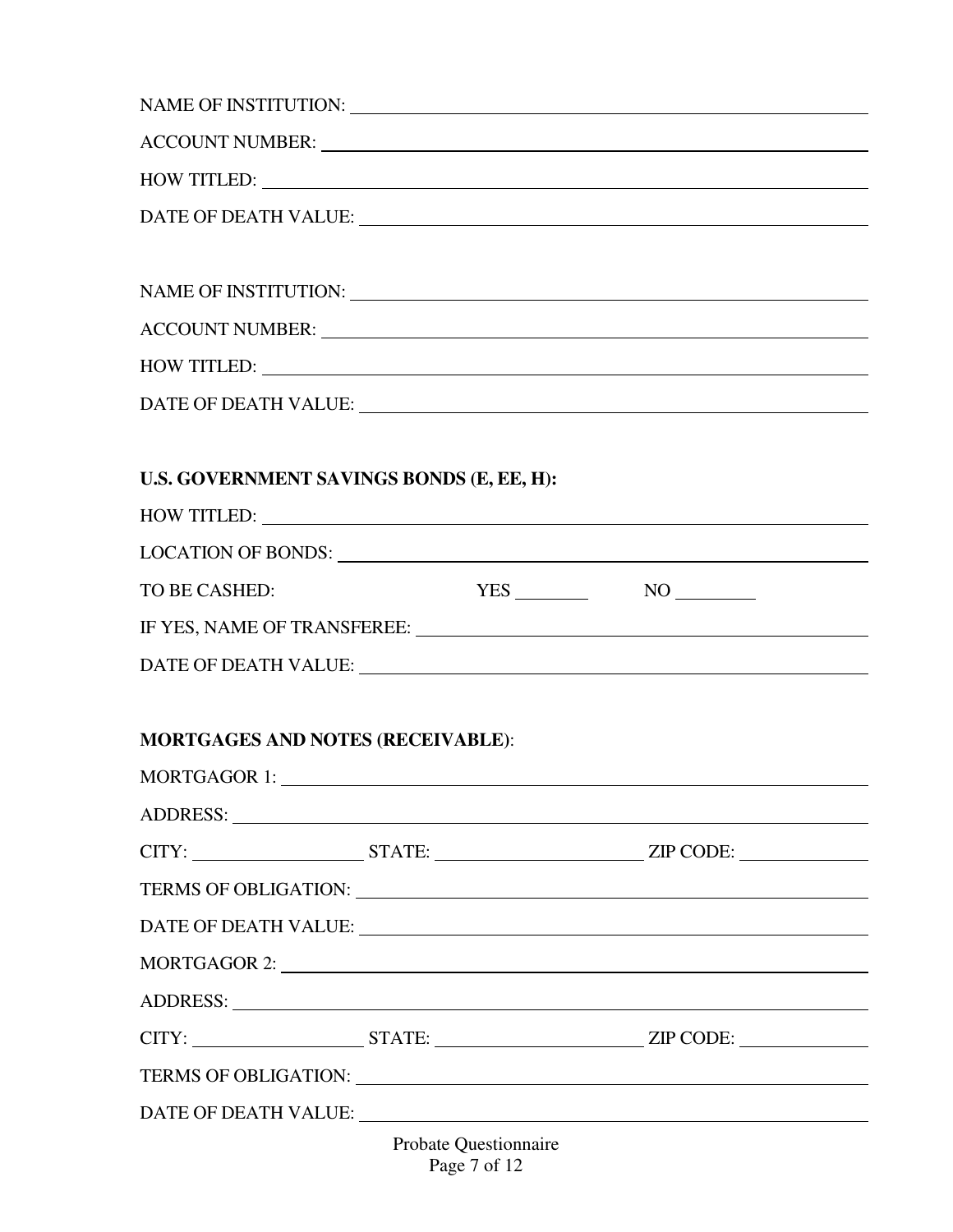| <b>INSURANCE ON DECEDENT'S LIFE:</b>                                                                                                                                                                                           |                                                                                                                                                                                                                                |
|--------------------------------------------------------------------------------------------------------------------------------------------------------------------------------------------------------------------------------|--------------------------------------------------------------------------------------------------------------------------------------------------------------------------------------------------------------------------------|
|                                                                                                                                                                                                                                |                                                                                                                                                                                                                                |
|                                                                                                                                                                                                                                | BENEFICIARIES NAMED: VALUE AND ANNO 1999 AND ANNO 1999 AND ANNO 1999 AND ANNO 1999 AND ANNO 1999 AND ANNO 1999                                                                                                                 |
|                                                                                                                                                                                                                                |                                                                                                                                                                                                                                |
|                                                                                                                                                                                                                                |                                                                                                                                                                                                                                |
|                                                                                                                                                                                                                                |                                                                                                                                                                                                                                |
|                                                                                                                                                                                                                                |                                                                                                                                                                                                                                |
|                                                                                                                                                                                                                                | BENEFICIARIES NAMED: University of the service of the service of the service of the service of the service of the service of the service of the service of the service of the service of the service of the service of the ser |
|                                                                                                                                                                                                                                |                                                                                                                                                                                                                                |
|                                                                                                                                                                                                                                |                                                                                                                                                                                                                                |
|                                                                                                                                                                                                                                |                                                                                                                                                                                                                                |
| BENEFICIARIES NAMED: University of the Second Property of the Second Property of the Second Property of the Second Property of the Second Property of the Second Property of the Second Property of the Second Property of the |                                                                                                                                                                                                                                |
|                                                                                                                                                                                                                                | LOCATION OF POLICY: University of the Contract of the Contract of the Contract of the Contract of the Contract of the Contract of the Contract of the Contract of the Contract of the Contract of the Contract of the Contract |
|                                                                                                                                                                                                                                |                                                                                                                                                                                                                                |
|                                                                                                                                                                                                                                |                                                                                                                                                                                                                                |
|                                                                                                                                                                                                                                |                                                                                                                                                                                                                                |
|                                                                                                                                                                                                                                | BENEFICIARIES NAMED: University of the set of the set of the set of the set of the set of the set of the set of the set of the set of the set of the set of the set of the set of the set of the set of the set of the set of  |
|                                                                                                                                                                                                                                | LOCATION OF POLICY: UNIVERSITY OF A SERIES AND THE SERIES OF A SERIES OF A SERIES OF A SERIES OF A SERIES OF A SERIES OF A SERIES OF A SERIES OF A SERIES OF A SERIES OF A SERIES OF A SERIES OF A SERIES OF A SERIES OF A SER |
| DATE OF DEATH VALUE: University of the contract of the contract of the contract of the contract of the contract of the contract of the contract of the contract of the contract of the contract of the contract of the contrac |                                                                                                                                                                                                                                |
|                                                                                                                                                                                                                                |                                                                                                                                                                                                                                |
| <b>ANNUITIES:</b>                                                                                                                                                                                                              |                                                                                                                                                                                                                                |
|                                                                                                                                                                                                                                |                                                                                                                                                                                                                                |
|                                                                                                                                                                                                                                |                                                                                                                                                                                                                                |
|                                                                                                                                                                                                                                |                                                                                                                                                                                                                                |
| DATE OF DEATH VALUE: University of the contract of the contract of the contract of the contract of the contract of the contract of the contract of the contract of the contract of the contract of the contract of the contrac |                                                                                                                                                                                                                                |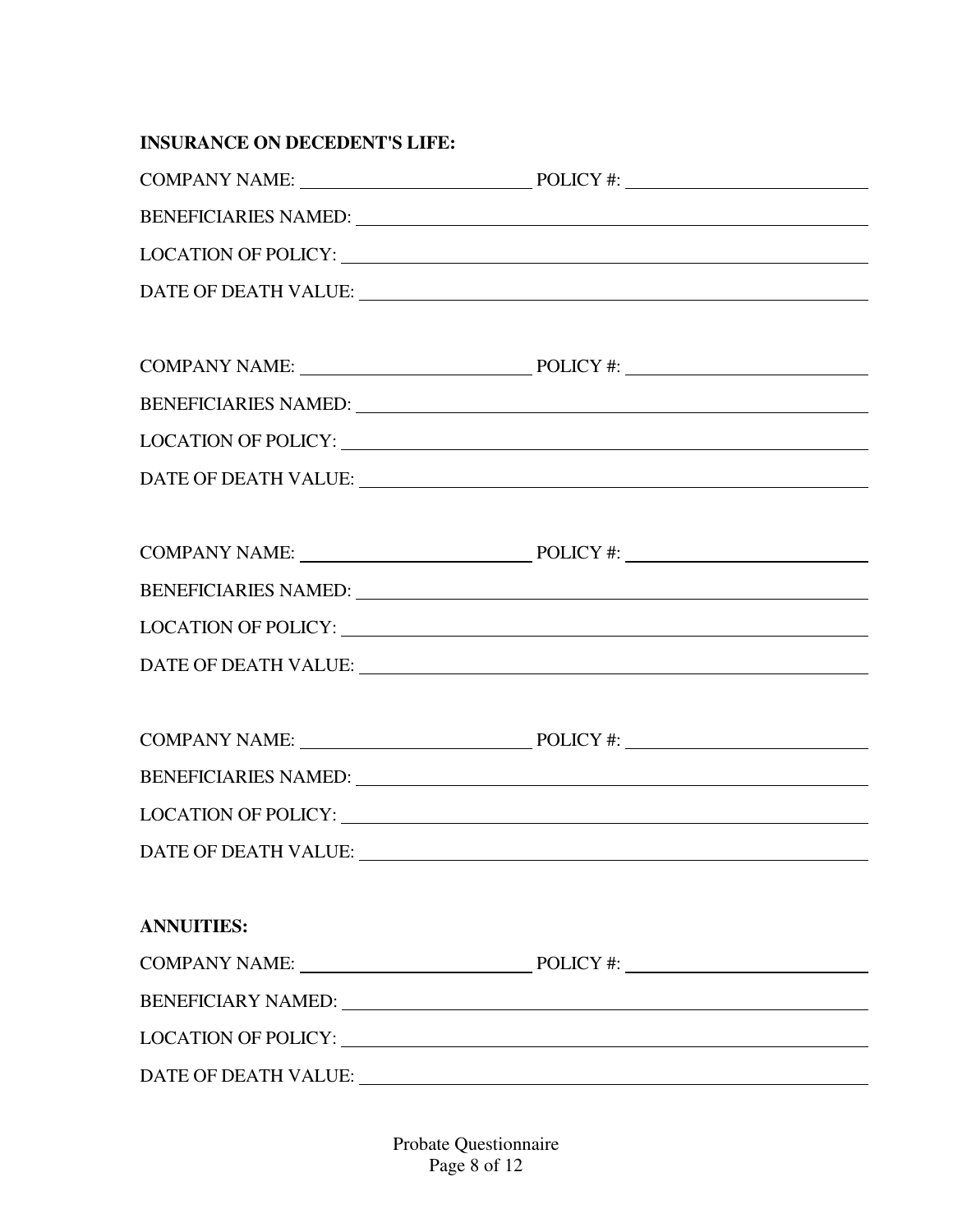|                  | COMPANY NAME: POLICY #:                                                                                                                                                                                                                                                                                                                                                  |
|------------------|--------------------------------------------------------------------------------------------------------------------------------------------------------------------------------------------------------------------------------------------------------------------------------------------------------------------------------------------------------------------------|
|                  | BENEFICIARY NAMED: University of the contract of the contract of the contract of the contract of the contract of the contract of the contract of the contract of the contract of the contract of the contract of the contract                                                                                                                                            |
|                  |                                                                                                                                                                                                                                                                                                                                                                          |
|                  | $\textbf{DATE OF DEATH VALUE:}\footnotesize\begin{picture}(10,10) \label{fig:2} \end{picture}$                                                                                                                                                                                                                                                                           |
|                  |                                                                                                                                                                                                                                                                                                                                                                          |
|                  | COMPANY NAME: POLICY #:                                                                                                                                                                                                                                                                                                                                                  |
|                  | BENEFICIARY NAMED: University of the contract of the contract of the contract of the contract of the contract of the contract of the contract of the contract of the contract of the contract of the contract of the contract                                                                                                                                            |
|                  |                                                                                                                                                                                                                                                                                                                                                                          |
|                  |                                                                                                                                                                                                                                                                                                                                                                          |
|                  |                                                                                                                                                                                                                                                                                                                                                                          |
| <b>VEHICLES:</b> |                                                                                                                                                                                                                                                                                                                                                                          |
|                  | $\text{MODEL:}\begin{picture}(180,10) \put(0,0){\dashbox{0.5}(10,0){ }} \put(15,0){\dashbox{0.5}(10,0){ }} \put(15,0){\dashbox{0.5}(10,0){ }} \put(15,0){\dashbox{0.5}(10,0){ }} \put(15,0){\dashbox{0.5}(10,0){ }} \put(15,0){\dashbox{0.5}(10,0){ }} \put(15,0){\dashbox{0.5}(10,0){ }} \put(15,0){\dashbox{0.5}(10,0){ }} \put(15,0){\dashbox{0.5}(10,0){ }} \put(15$ |
|                  | HOW TITLED: NAME OF STRAINING STRAINING STRAINING STRAINING STRAINING STRAINING STRAINING STRAINING STRAINING STRAINING STRAINING STRAINING STRAINING STRAINING STRAINING STRAINING STRAINING STRAINING STRAINING STRAINING ST                                                                                                                                           |
|                  | LOCATION OF TITLE: UNIVERSITY OF TITLE OF THE SERVICE OF TITLE OF THE SERVICE OF THE SERVICE OF THE SERVICE OF THE SERVICE OF THE SERVICE OF THE SERVICE OF THE SERVICE OF THE SERVICE OF THE SERVICE OF THE SERVICE OF THE SE                                                                                                                                           |
|                  | $\textbf{DATE OF DEATH VALUE:}\footnotesize\begin{picture}(10,10) \label{fig:2} \end{picture}$                                                                                                                                                                                                                                                                           |
|                  |                                                                                                                                                                                                                                                                                                                                                                          |
|                  | $\text{MODEL:}\begin{picture}(10,10) \put(0,0){\vector(1,0){100}} \put(15,0){\vector(1,0){100}} \put(15,0){\vector(1,0){100}} \put(15,0){\vector(1,0){100}} \put(15,0){\vector(1,0){100}} \put(15,0){\vector(1,0){100}} \put(15,0){\vector(1,0){100}} \put(15,0){\vector(1,0){100}} \put(15,0){\vector(1,0){100}} \put(15,0){\vector(1,0){100}} \put(15,0){\vector(1,0$  |
|                  | HOW TITLED:                                                                                                                                                                                                                                                                                                                                                              |
|                  |                                                                                                                                                                                                                                                                                                                                                                          |
|                  | DATE OF DEATH VALUE: University of the Second Second Second Second Second Second Second Second Second Second Second Second Second Second Second Second Second Second Second Second Second Second Second Second Second Second S                                                                                                                                           |
|                  |                                                                                                                                                                                                                                                                                                                                                                          |
|                  |                                                                                                                                                                                                                                                                                                                                                                          |
|                  | HOW TITLED: NAME OF STRAINING STRAINING STRAINING STRAINING STRAINING STRAINING STRAINING STRAINING STRAINING STRAINING STRAINING STRAINING STRAINING STRAINING STRAINING STRAINING STRAINING STRAINING STRAINING STRAINING ST                                                                                                                                           |
|                  | LOCATION OF TITLE: University of the contract of the contract of the contract of the contract of the contract of the contract of the contract of the contract of the contract of the contract of the contract of the contract                                                                                                                                            |
|                  |                                                                                                                                                                                                                                                                                                                                                                          |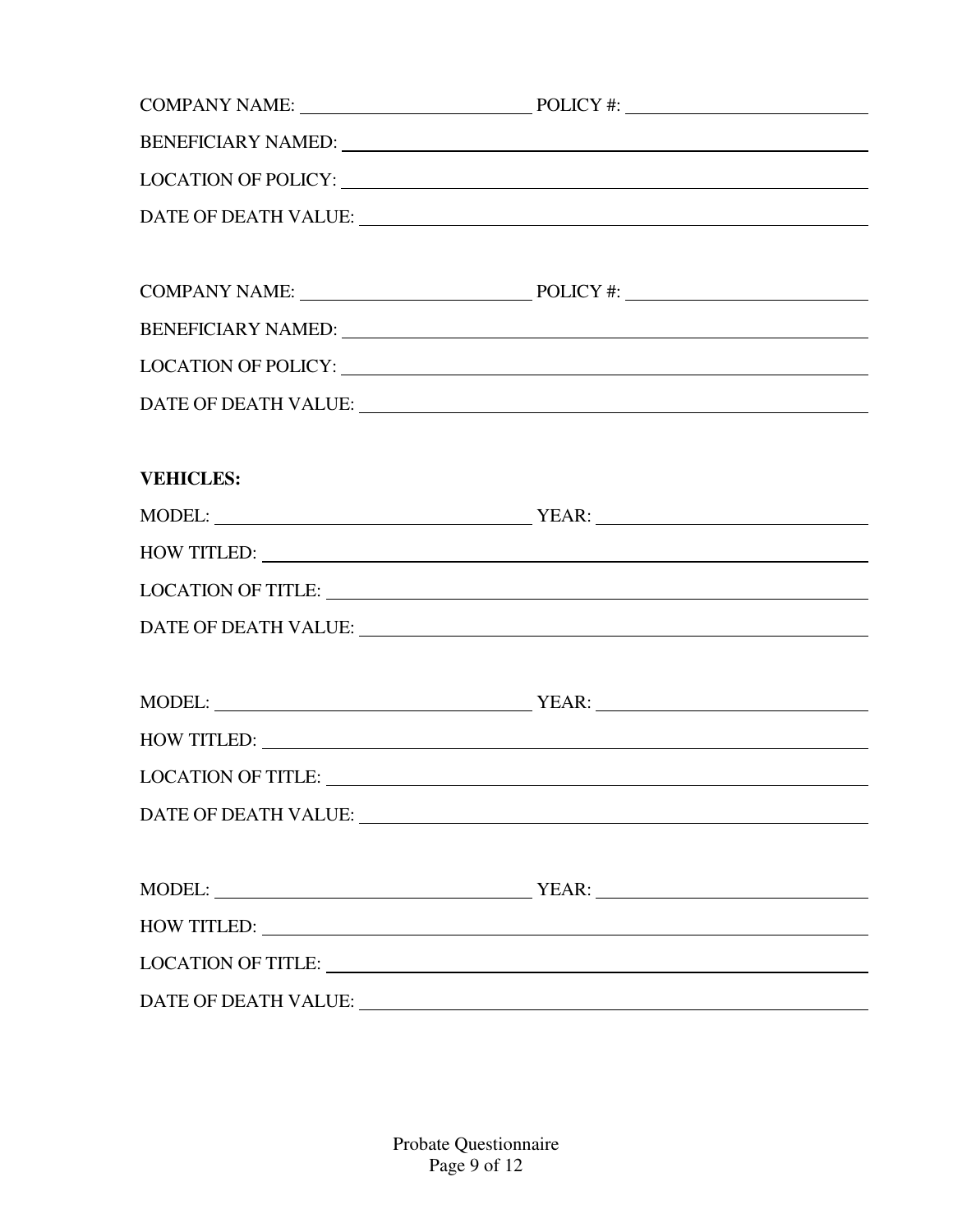#### **MISCELLANEOUS PERSONAL PROPERTY:**

#### **6. DEBTS**

**Please list all debts owed by the decedent, including the amount owed, at the time of their death. (Example of debts would be credit cards, automobile loans, home loans, doctor's bills, etc.)**

| $CREDITOR:$ $\qquad \qquad \qquad$ $\qquad \qquad$ $\qquad \qquad$ $\qquad \qquad$ $\qquad \qquad$ $\qquad \qquad$ $\qquad \qquad$ $\qquad \qquad$ $\qquad \qquad$ $\qquad \qquad$ $\qquad \qquad$ $\qquad \qquad$ $\qquad \qquad$ $\qquad \qquad$ $\qquad \qquad$ $\qquad \qquad$ $\qquad \qquad$ $\qquad \qquad$ $\qquad \qquad$ $\qquad \qquad$ $\qquad \qquad$ $\qquad \qquad$ $\qquad \qquad$ $\qquad$ |  |
|-------------------------------------------------------------------------------------------------------------------------------------------------------------------------------------------------------------------------------------------------------------------------------------------------------------------------------------------------------------------------------------------------------------|--|
|                                                                                                                                                                                                                                                                                                                                                                                                             |  |
|                                                                                                                                                                                                                                                                                                                                                                                                             |  |
|                                                                                                                                                                                                                                                                                                                                                                                                             |  |
| $CREDITOR:$ $\qquad \qquad \qquad$ $\qquad \qquad$ $\qquad \qquad$ $\qquad \qquad$ $\qquad \qquad$ $\qquad \qquad$ $\qquad \qquad$ $\qquad \qquad$ $\qquad \qquad$ $\qquad \qquad$ $\qquad \qquad$ $\qquad \qquad$ $\qquad \qquad$ $\qquad \qquad$ $\qquad \qquad$ $\qquad \qquad$ $\qquad \qquad$ $\qquad \qquad$ $\qquad \qquad$ $\qquad \qquad$ $\qquad \qquad$ $\qquad \qquad$ $\qquad \qquad$ $\qquad$ |  |
|                                                                                                                                                                                                                                                                                                                                                                                                             |  |
|                                                                                                                                                                                                                                                                                                                                                                                                             |  |
|                                                                                                                                                                                                                                                                                                                                                                                                             |  |
| $CREDITOR:$ $ACCOUNT #$                                                                                                                                                                                                                                                                                                                                                                                     |  |
| CREDITOR'S ADDRESS: New York CREDITOR'S ADDRESS:                                                                                                                                                                                                                                                                                                                                                            |  |
|                                                                                                                                                                                                                                                                                                                                                                                                             |  |
|                                                                                                                                                                                                                                                                                                                                                                                                             |  |
| $CREDITOR:$ $\qquad \qquad \qquad$ $\qquad \qquad$ $\qquad \qquad$ $\qquad \qquad$ $\qquad \qquad$ $\qquad \qquad$ $\qquad \qquad$ $\qquad \qquad$ $\qquad \qquad$ $\qquad \qquad$ $\qquad \qquad$ $\qquad \qquad$ $\qquad \qquad$ $\qquad \qquad$ $\qquad \qquad$ $\qquad \qquad$ $\qquad \qquad$ $\qquad \qquad$ $\qquad \qquad$ $\qquad \qquad$ $\qquad \qquad$ $\qquad \qquad$ $\qquad \qquad$ $\qquad$ |  |
|                                                                                                                                                                                                                                                                                                                                                                                                             |  |
|                                                                                                                                                                                                                                                                                                                                                                                                             |  |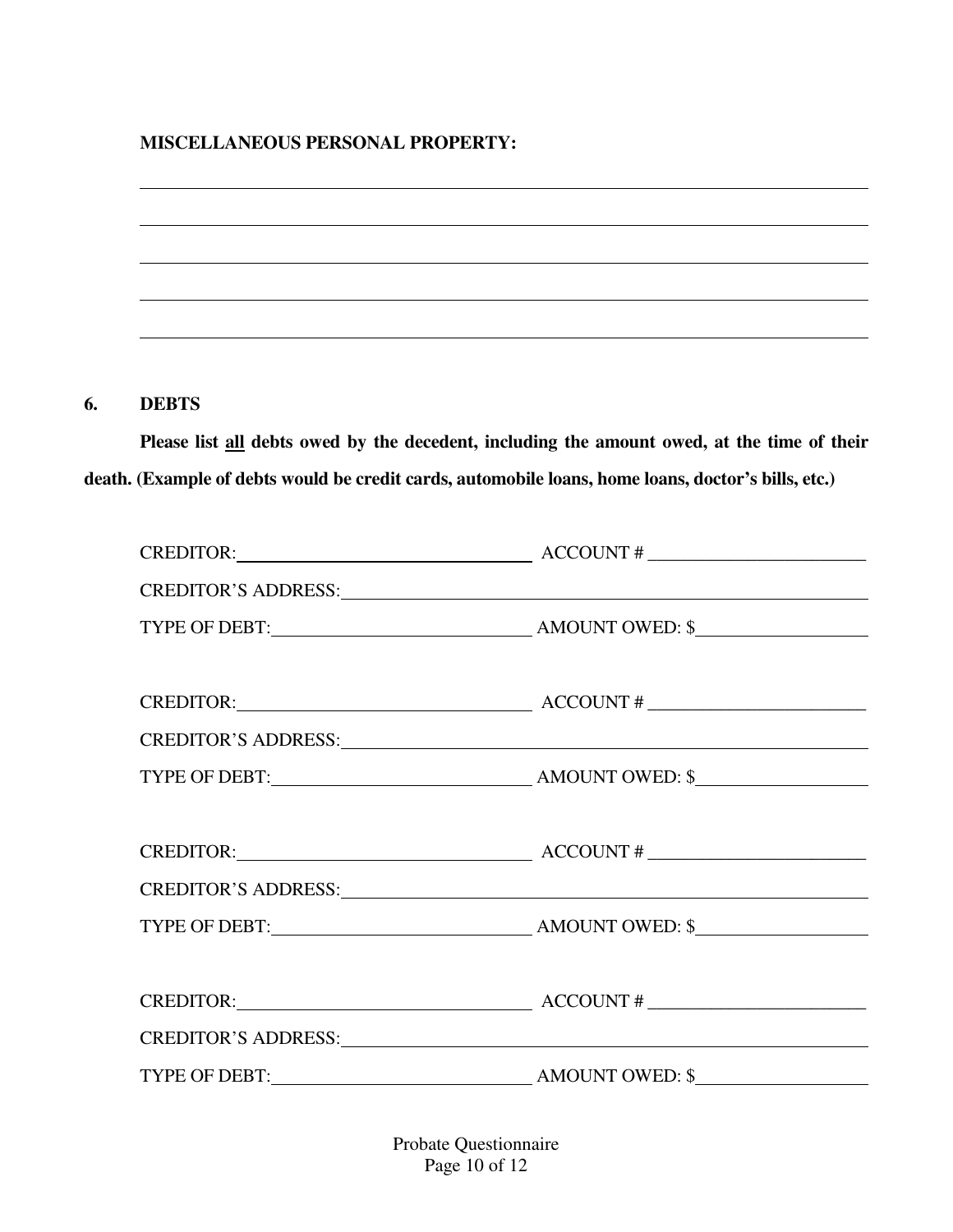|    |                                                                                                                                                                                                                                                                                                                                                                                                                                                                                                              | $CREDITOR:$ $ACCOUNT #$                                                                                                                                                                                                                                                                                                                                                                                     |  |
|----|--------------------------------------------------------------------------------------------------------------------------------------------------------------------------------------------------------------------------------------------------------------------------------------------------------------------------------------------------------------------------------------------------------------------------------------------------------------------------------------------------------------|-------------------------------------------------------------------------------------------------------------------------------------------------------------------------------------------------------------------------------------------------------------------------------------------------------------------------------------------------------------------------------------------------------------|--|
|    | CREDITOR'S ADDRESS: New York CREDITOR'S ADDRESS:                                                                                                                                                                                                                                                                                                                                                                                                                                                             |                                                                                                                                                                                                                                                                                                                                                                                                             |  |
|    |                                                                                                                                                                                                                                                                                                                                                                                                                                                                                                              |                                                                                                                                                                                                                                                                                                                                                                                                             |  |
|    |                                                                                                                                                                                                                                                                                                                                                                                                                                                                                                              | $CREDITOR:$ $\qquad \qquad \qquad$ $\qquad \qquad$ $\qquad \qquad$ $\qquad \qquad$ $\qquad \qquad$ $\qquad \qquad$ $\qquad \qquad$ $\qquad \qquad$ $\qquad \qquad$ $\qquad \qquad$ $\qquad \qquad$ $\qquad \qquad$ $\qquad \qquad$ $\qquad \qquad$ $\qquad \qquad$ $\qquad \qquad$ $\qquad \qquad$ $\qquad \qquad$ $\qquad \qquad$ $\qquad \qquad$ $\qquad \qquad$ $\qquad \qquad$ $\qquad \qquad$ $\qquad$ |  |
|    | CREDITOR'S ADDRESS: New York CREDITOR'S ADDRESS:                                                                                                                                                                                                                                                                                                                                                                                                                                                             |                                                                                                                                                                                                                                                                                                                                                                                                             |  |
|    |                                                                                                                                                                                                                                                                                                                                                                                                                                                                                                              |                                                                                                                                                                                                                                                                                                                                                                                                             |  |
|    |                                                                                                                                                                                                                                                                                                                                                                                                                                                                                                              | $CREDITOR:$ $\qquad \qquad \qquad$ $\qquad \qquad$ $\qquad \qquad$ $\qquad \qquad$ $\qquad \qquad$ $\qquad \qquad$ $\qquad \qquad$ $\qquad \qquad$ $\qquad \qquad$ $\qquad \qquad$ $\qquad \qquad$ $\qquad \qquad$ $\qquad \qquad$ $\qquad \qquad$ $\qquad \qquad$ $\qquad \qquad$ $\qquad \qquad$ $\qquad \qquad$ $\qquad \qquad$ $\qquad \qquad$ $\qquad \qquad$ $\qquad \qquad$ $\qquad \qquad$ $\qquad$ |  |
|    | CREDITOR'S ADDRESS: New York CREDITOR'S ADDRESS:                                                                                                                                                                                                                                                                                                                                                                                                                                                             |                                                                                                                                                                                                                                                                                                                                                                                                             |  |
|    |                                                                                                                                                                                                                                                                                                                                                                                                                                                                                                              |                                                                                                                                                                                                                                                                                                                                                                                                             |  |
|    | 7. OTHER QUESTIONS:<br>ARE ANY OF DECEDENT'S CHILDREN DISABLED? YES or NO<br>IF YES, PLEASE LIST THE CHILD'S NAME AND NATURE OF DISABILITY:                                                                                                                                                                                                                                                                                                                                                                  |                                                                                                                                                                                                                                                                                                                                                                                                             |  |
| 8. | <u> 1989 - Jan Salaman Salaman (j. 1989)</u><br><u> 1989 - Johann Harry Harry Harry Harry Harry Harry Harry Harry Harry Harry Harry Harry Harry Harry Harry Harry</u><br>DOCUMENTS NEEDED BY THIS OFFICE:<br>DEATH CERTIFICATE WITHOUT CAUSE OF DEATH (SHORT FORM)<br>COPY OF PAID FUNERAL BILL WITH \$0.00 BALANCE OR PROOF OF PAYMENT<br>COPIES OF ANY REAL ESTATE DEEDS<br><b>COPIES OF ANY VEHICLE TITLES</b><br><b>COPIES OF ANY BILLS</b><br>LAST WILL AND TESTAMENT (IF ONE EXISTS) (ORIGINAL NEEDED) |                                                                                                                                                                                                                                                                                                                                                                                                             |  |